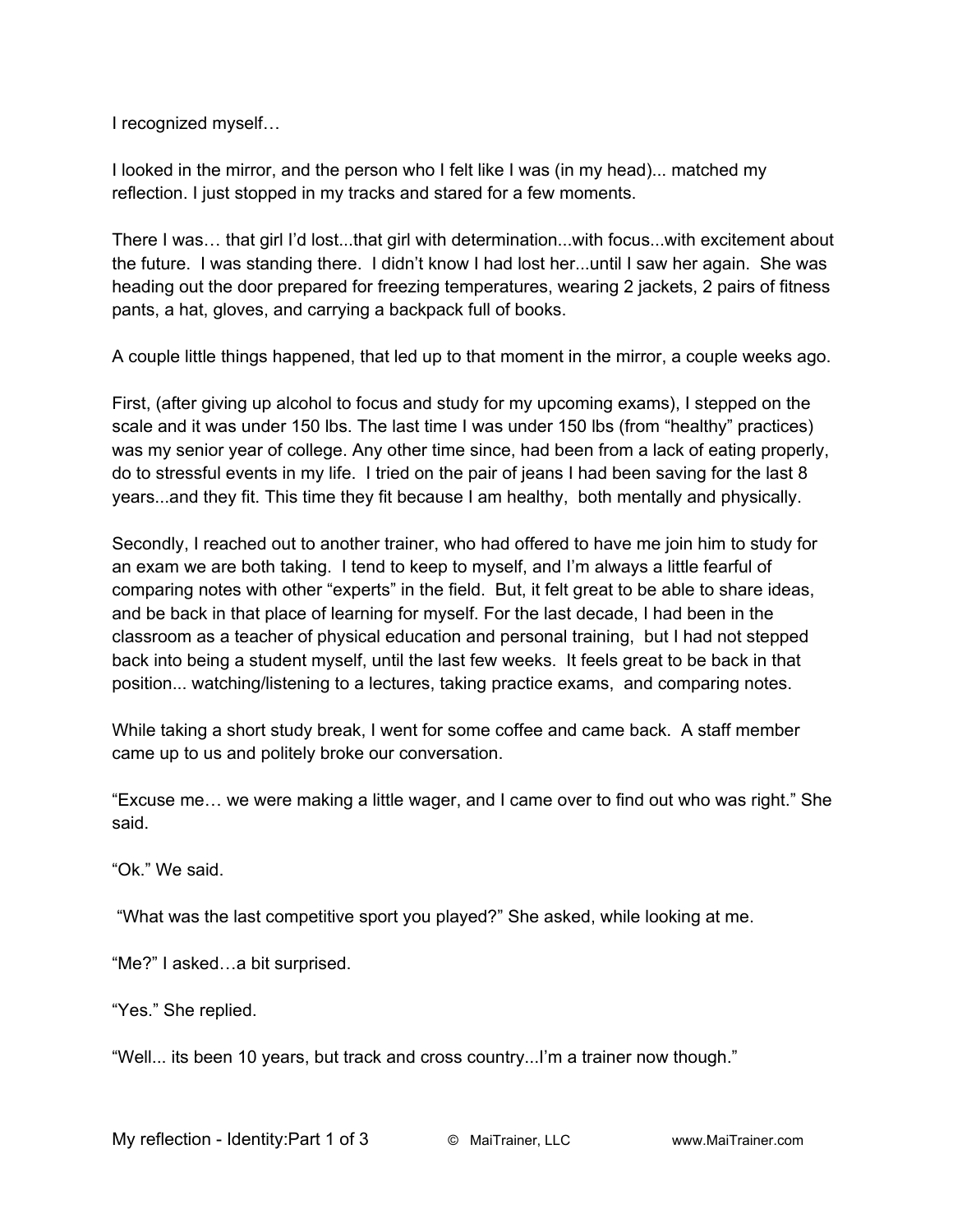My study partner was genuinely amused by the whole thing, and I was a little embarrassed. I told him I wasn't used to strangers talking to me about my physical appearance.

After the embarrassment came a feeling of validation. My hard work and focus was being noticed by others. I remembered that this is the last layer of James Clear's "Layers of Behavior Change". He is a personal trainer and blogger, that I have begun following over the last few months.

Since January of 2013, I have been working on creating a new identity for myself. My second marriage had ended, and I was left stripped (again) of my identity as "wife". There were quickly a host of "identities" thrown my way, which included "single mother", "victim", "failure", "damaged", and "comes with baggage".

I quickly rejected all of those, and proudly took up the title of "workaholic". I was determined to overcome the failure in my personal life, by building my professional life. By October of 2013, I was quickly running out of the fuel that pain had provided. I was left tired, scrambling, and unable to hide the scattered pieces of myself to my friends. I decided to take back my life, which I wrote about in http://www.maitrainer.com/training-tips/simplify-your-life-part-1-of-3 .

I was left to consider *who it was* I wanted to be, and *what it was* that type of person would do each day. I wrote down the different identities and roles that were important to me. I wrote down the people who were most important to me. I wrote down the habits that would be most important in developing this type of person… and then I started practicing them. *Little by little,* I have mastered the little habits that make up who I am right now. My identity has started to *come into full display in my appearance.* As in James Clear's image above, "the way the world perceives [me]."

If exercise and a healthy lifestyle is one of your goals, it has to become part of who you are. Trying to add it on to a packed schedule, or telling yourself you have to go to the gym because you are "fat", will likely not work. But it may work to damage your self-esteem and add to feelings of failure.

I am inviting you to make healthy living and exercise part of who you are as a person. You don't exercise because you are "fat". You exercise because you are a "fit" person. You don't put down unhealthy foods because you are trying to "lose weight". You pick up healthy foods because that is what a "healthy person" does. You don't label yourself as "fat" and send yourself to the gym for punishment. You speak yourself into the future you want. You label yourself "healthy and fit" and go do things "healthy and fit" people do.

Over the next couple weeks, I will be sharing with you some of the techniques I have learned to develop my new identity. I will be giving credit to the different authors, speakers, and trainers that I have been learning from over the last few years.

My reflection Identity:Part 1 of 3 © MaiTrainer, LLC www.MaiTrainer.com